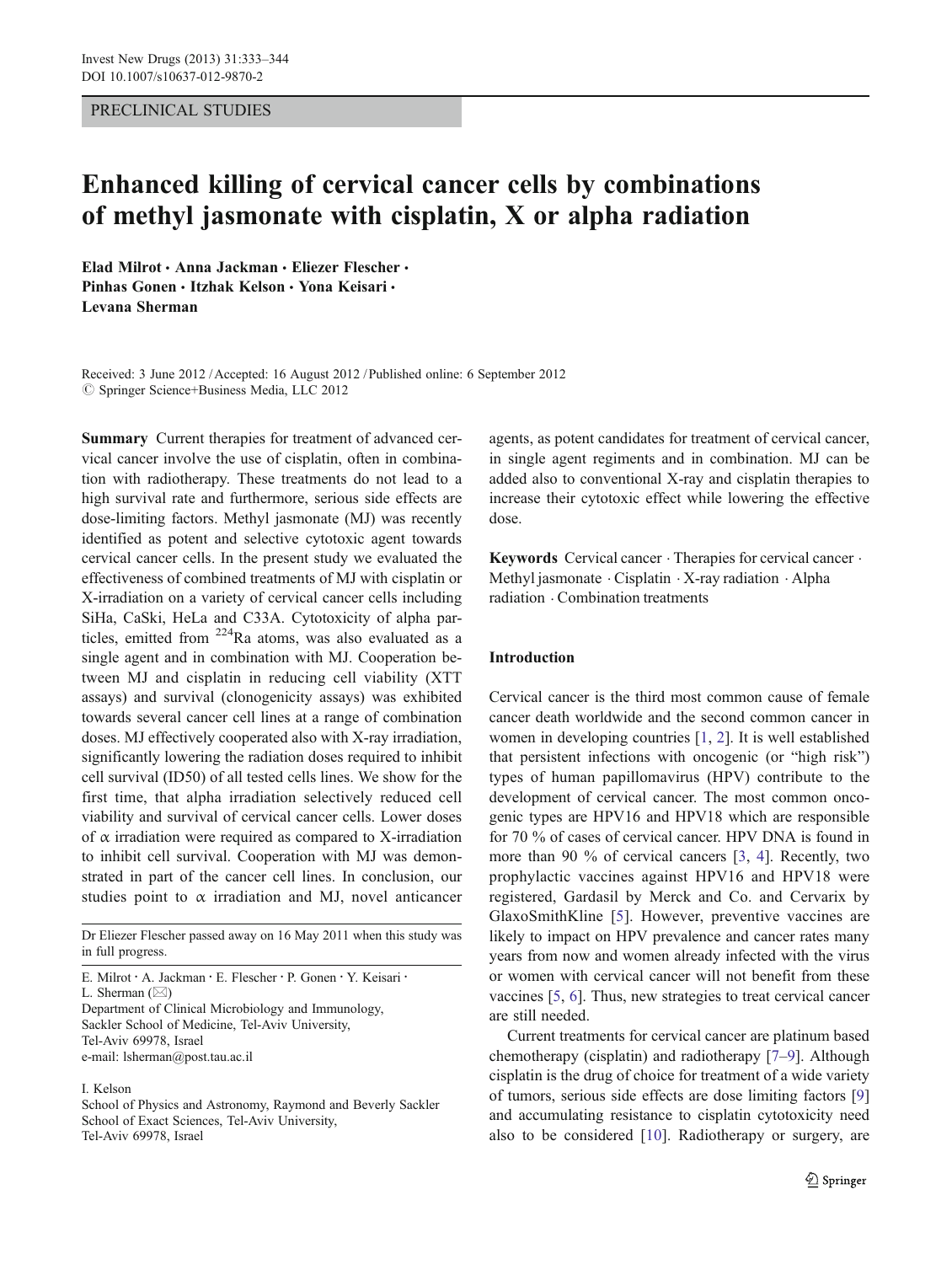considered for women with small localized tumors in the cervix [[7\]](#page-10-0). For bulky or locally advanced cervical cancer, the primary treatment consists of concurrent chemoradiation with platinum-based chemotherapy as radiation alone fails to control the disease [\[7](#page-10-0)]. Chemoradiotherapy based treatments improve the survival of patients, but this treatment is limited by toxicity and side effects in the long term [[8,](#page-10-0) [9\]](#page-10-0). A series of phase II studies has been performed in locally advanced or recurrent/metastatic cervical cancers in order to evaluate the effectiveness of a number of compounds of recent development as single and combination agents [[11](#page-10-0)]. So far however, cisplatin was more effective as a single agent or in combination with other compounds. Novel chemotherapy approaches using inhibitors of survival pathways and activators of apoptotic pathways are currently being investigated as potential options for the treatment of cervical cancer [[7,](#page-10-0) [12](#page-10-0)].

Studies in recent years discovered that plant stress hormones called jasmonates, which regulate cell death in stressed plants, possess anticancer activities in vitro and in vivo (Reviewed in [\[13](#page-10-0), [14](#page-10-0)]). Jasmonates induced suppression of cell proliferation and death in a variety of cancer cell lines as well as in leukemia cells from patients with chronic lymphocytic leukemia [\[15](#page-10-0)]. Three potential mechanisms of action have been proposed to explain the anticancer activity of jasmonates; the bioenergetics mechanism that involves severe depletion of ATP via mitochondrial perturbation, the induction of re-differentiation via mitogen-activated protein kinase (MAPK) activity and the induction of apoptosis via the generation of reactive oxygen species (ROS) and elevation of the proapoptotic Bcl-2 proteins (Reviewed in [[13,](#page-10-0) [14](#page-10-0)]). Our recent studies with cervical cancer cell lines identified MJ as a potent cytotoxic agent acting on a range of cancer cells irrespective of the presence of HPV DNA [[16,](#page-10-0) [17](#page-10-0)]. Cytotoxicity of MJ was selective to the cancer cells, primary human keratinocytes (PHKs) were almost resistant to the agent. The effect of MJ was dose and time dependent, and associated mainly with the induction of cell death and to a lesser extent with inhibition of cell growth. Cell death induced in cervical cancer cells displayed features characteristic of both apoptosis and necrosis [\[16](#page-10-0)]. MJ acts via different and common pathways to induce cell death in cervical cancer cells. In some cell lines, MJ caused elevation of the mitochondrial superoxide anion. Different changes in the expression levels of apoptosis control proteins p53, bcl-2 and bax were induced by MJ in the various cervical cancer cell lines, however, reduced expression of the apoptosis inhibitor, survivin, was observed in all tested cell lines [[16](#page-10-0), [17](#page-10-0)].

In the present study we asked whether MJ could potentiate the effectiveness of currently used treatments for cervical cancer namely, cisplatin and X-irradiation. Curative therapy regiments for cancer employ multi agent treatments.

Combining different anticancer agents may overcome cancer cells resistance to a specific treatment, slow or prevent the development of newly resistant tumor cells and maximize cancer cell cytotoxicity while minimizing host cytotoxicity [\[18](#page-10-0)]. Several studies performed recently indicated the ability of MJ to cooperate with chemotherapeutic drugs or anticancer plant products. Cooperative cytotoxicity was demonstrated in several types of cancer cell lines including pancreases, breast, prostate and lung [\[19](#page-10-0)–[21](#page-10-0)], as well as cancer cells derived from chronic lymphocytic leukemia [[19\]](#page-10-0).

Recently, a novel method which introduces alpha particles into the tumor, named diffusing alpha emitters radiation therapy (DaRT) was described [\[22\]](#page-10-0). The method consists of interstitial radioactive wires loaded with radium- 224  $(^{224}$ Ra). The decay of  $^{224}$ Ra releases by recoil its daughter atoms into the tumor, which disperse in the tumor and spray the tumor cells with lethal alpha particles. In vivo treatment of tumor bearing mice with DaRT achieved high levels of local tumor control and prolongation of survival [[22](#page-10-0)–[25](#page-10-0)]. In vitro studies with  $\alpha$  particles showed anti-proliferative effects and apoptosis in the murine SQ2 squamous cell carcinoma cell line [\[24](#page-10-0)], and inhibition of proliferation and reduction of cell survival in various human carcinoma cell lines (26).

As an initial step to evaluate the effectiveness of  $\alpha$ irradiation against cervical cancer we investigated the cytotoxic effects of α irradiation toward various cervical cancer cell lines. Cytotoxicity of  $\alpha$  irradiation alone and in combination with MJ was investigated.

#### Materials and methods

#### Reagents

Methyl jasmonate (MJ) was from Sigma Chemicals (Sigmaaldrich, St Louis, MO). The solution (95 %) was diluted in ethanol absolute to give a stock solution of 500 mM. Further dilutions were performed in culture medium. The final concentration of ethanol in cultures did not exceed 0.6 % [[19\]](#page-10-0). Cis-Diamminedichloroplatinum (II) (cisplatin): ABIPLA-TIN® (active ingredient cisplatin 1 mg/ml) was obtained from ABIC Biological Laboratories TEVA Ltd, Israel.

## Cells

CaSki, SiHa, HeLa, C33A cervical carcinoma cell lines, were obtained from the American Type Culture Collection (ATCC) (Rockville, MD). Foreskin primary human keratinocytes (PHKs) were prepared freshly as described previously [\[27\]](#page-10-0). PHKs were maintained in keratinocyte serum free medium (KSFM) supplemented with epidermal growth factor (EGF)  $(5 \text{ ngml-1})$  and bovine pituitary extract (BPE)  $(50 \text{ µgml-1})$  (all from Invitrogen, Paisely, Scotland). All cervical cancer cell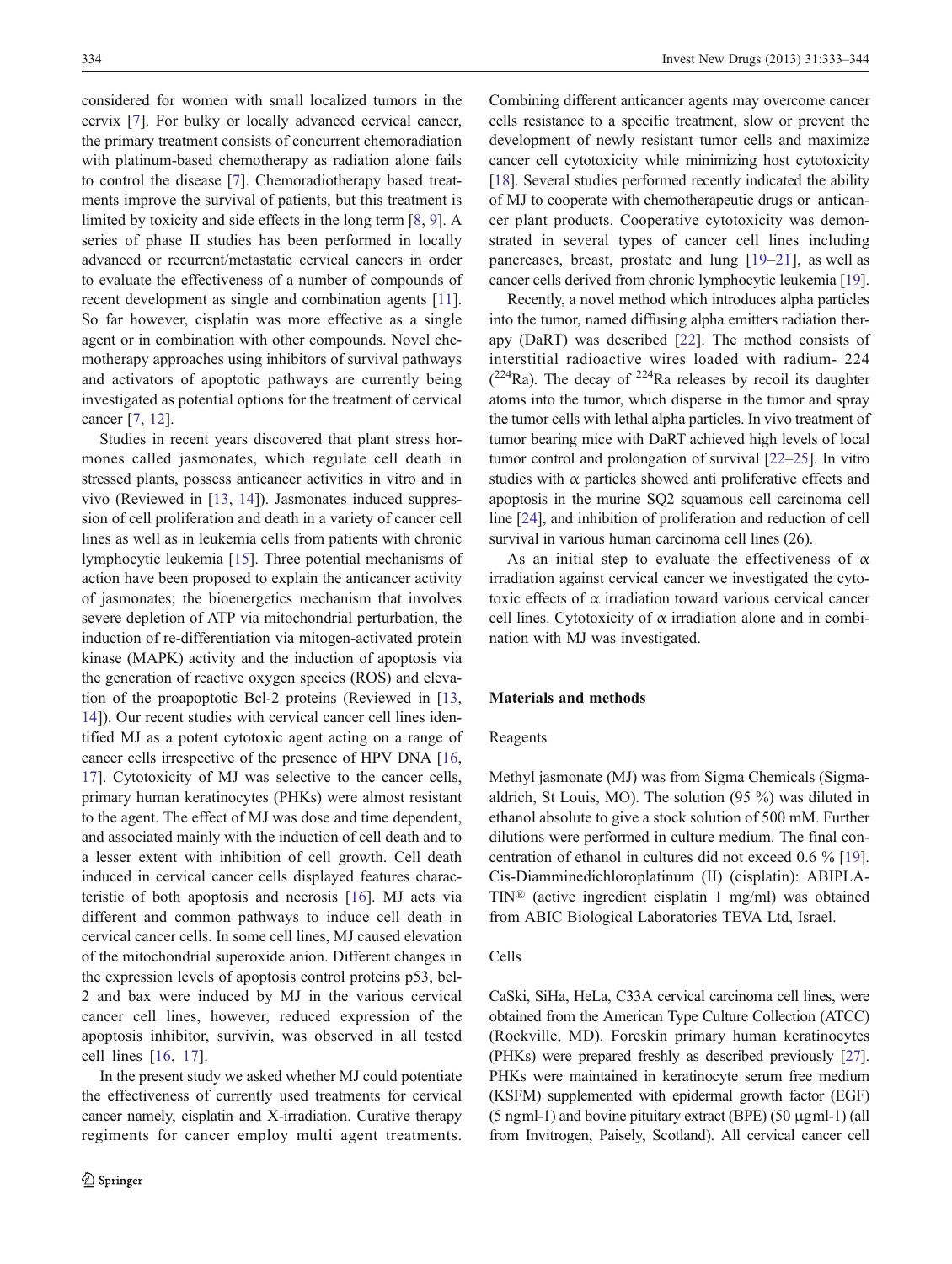lines were maintained in Dulbecco's modified Eagle's medium (DMEM) supplemented with 10 % heat inactivated foetal bovine serum and penicillin/Streptomycin.

Viability assays for cells treated with cisplatin and MJ

Cervical cancer cells, SiHa, CaSki, HeLa and C33A were seeded into 96-plate dishes at  $1 \times 10^4$ /well. After 24 h, cells were treated with cisplatin  $(3-10 \mu M)$  or/and MJ  $(1-3 \mu M)$ for 24 h. Cell viability was determined with the XTT reagent kit (Biological Industries, Israel, Beit Haemek, Ltd) [\[16](#page-10-0)]. This assay allows the development of a reaction in which dehydrogenases reduce the XTT in metabolically active cells. Absorbance of the soluble XTT product was measured at 490 nm. Absorbance is directly proportional to the number of the live cells in culture. The relative cell viability in percentage was calculated as absorbance of drug-treated cells/absorbance of control cells x100 and given as mean of the quadruplicate samples (<10 % standard deviation).

Survival assays for cells treated with cisplatin, X-irradiation and MJ

Clonogenicity assays were carried out as described (17). For X-irradiation, cervical cancer cells were seeded sparsely into 6 cm dishes at concentrations ranging from 500–2,000 cells per well, dependent on the cervical cancer cell line (HeLa, 2,000 cells, CaSki, 1,000 cells, SiHa, 1,000 cells, C33A, 500 cells) and allowed to adhere overnight. Cells were irradiated with X- irradiation (160Kv, MG165, Philips industrial X- ray, Hamburg, Germany) at doses of 0.25-3 Gy. For combination treatment with MJ, after irradiation, medium containing 0.1-1 mMMJ was added for 24 h. MJ was then removed and cells were allowed to grow in medium without MJ for 2 weeks to allow the formation of colonies. Colonies were stained using 1 % methylene blue. Colonies of at least 50 cells were scored and the survival fraction (%) was calculated as mean number of colonies of treated cells/ mean number of colonies of control cells X100. For experiments evaluating cisplatin, 24 well plates were used for plating 300–600 cells per well. Cisplatin  $(0.1-0.5 \mu M)$  and MJ (0.1–1 mM) were added at the same time for 24 h.

Viability assays for cells irradiated with  $\alpha$  particles in vitro

An in vitro irradiation setup in microplates was used as described before [[24\]](#page-10-0). Cervical cancer cells were seeded at  $10<sup>4</sup>$  cells/well in a 96-well plate implanted with escalating  $^{224}$ Ra activities ranging from 0.063 to 2 Bq/mm<sup>2</sup>. Cells were allowed to grow for 48–72 h under continuous irradiation by α particles emitted along the decay chain of  $224$ Ra atoms implanted on the well bottoms.  $224$ Ra implantation took place before cells were seeded and was carried out inside a

vacuum chamber, using a column of eight unsealed surface sources of  $^{228}$ Th, fitting a single column of the plate. The  $^{224}$ Ra activity densities on the well bottoms were set by the duration of exposure to the  $^{228}$ Th sources [\[24](#page-10-0)]. For combination treatment with MJ, medium was removed after 48 h and replaced with medium containing 1–2 mMMJ. Cell viability was measured after 24 h with the XTT reagent kit (described above in Viability assays for cells treated with cisplatin and MJ).

Survival assays for cells treated with  $\alpha$  irradiation, the Kapton wells irradiation setup

Cervical carcinoma cells seeded on a thin (7.5 μm) (polyimide) foil were irradiated by alpha particles traversing the foil from below in a device described before [\[23](#page-10-0), [24,](#page-10-0) [26\]](#page-10-0). Before seeding, the Kapton wells were sterilized with UV light for at least 1 h. Cells were seeded on the foil at a density of  $3 \times 10^4$  cells per well and allowed to adhere overnight. Cells were exposed to the  $\alpha$  particle flux by positioning the cells seeded on the foil 10 mm above a  $228$ Th source in air. The dose of irradiation (Gy) was determined according to the exposure time to the alpha particles flux [[23,](#page-10-0) [26](#page-10-0)]. Immediately after being irradiated in the Kapton wells, the cells were harvested by trypsinization and plated sparsely into 6 cm culture dishes. Cells were allowed to grow and proliferate for 10–14 days with medium replaced twice a week. For combination treatment with MJ, irradiated cells were seeded into 6 well plates in medium containing 0.1 mMMJ. The drug was removed 24 h later and cells were allowed to grow for 2 weeks without the drug until colonies were formed.

## Statistical analysis

Differences between treated cells compared to control cells or between the combined treated cells compared to each of the treatments alone were subjected to two-tailed Student's t-test. Significance was accepted at  $P < 0.05$ . One-way ANOVA was used when differences in the response to MJ among groups were analyzed. Significance was accepted at  $P<0.05$ . The combination index (CI) was calculated using the equation described before CI =  $\frac{C_{A,x}}{IC_{x,A}} + \frac{C_{B,x}}{IC_{x,B}}$  [\[28](#page-10-0)] where CA,x and CB,x are the doses of agent A and agent B used in combination to achieve x  $\%$  agent effect. ICx, A and ICx, B are the concentrations for single agents to achieve the same effect. A CI of less than, equal to, or more than 1 indicate synergy, additivity, and antagonism, respectively. The CI values of doses indicating synergy or additive effect were presented in the Results. The CI was not presented in case where the CI was more than 1 or could not be calculated because the individual drug effect at the maximal dose used did not reach the combinatorial effect of the drugs.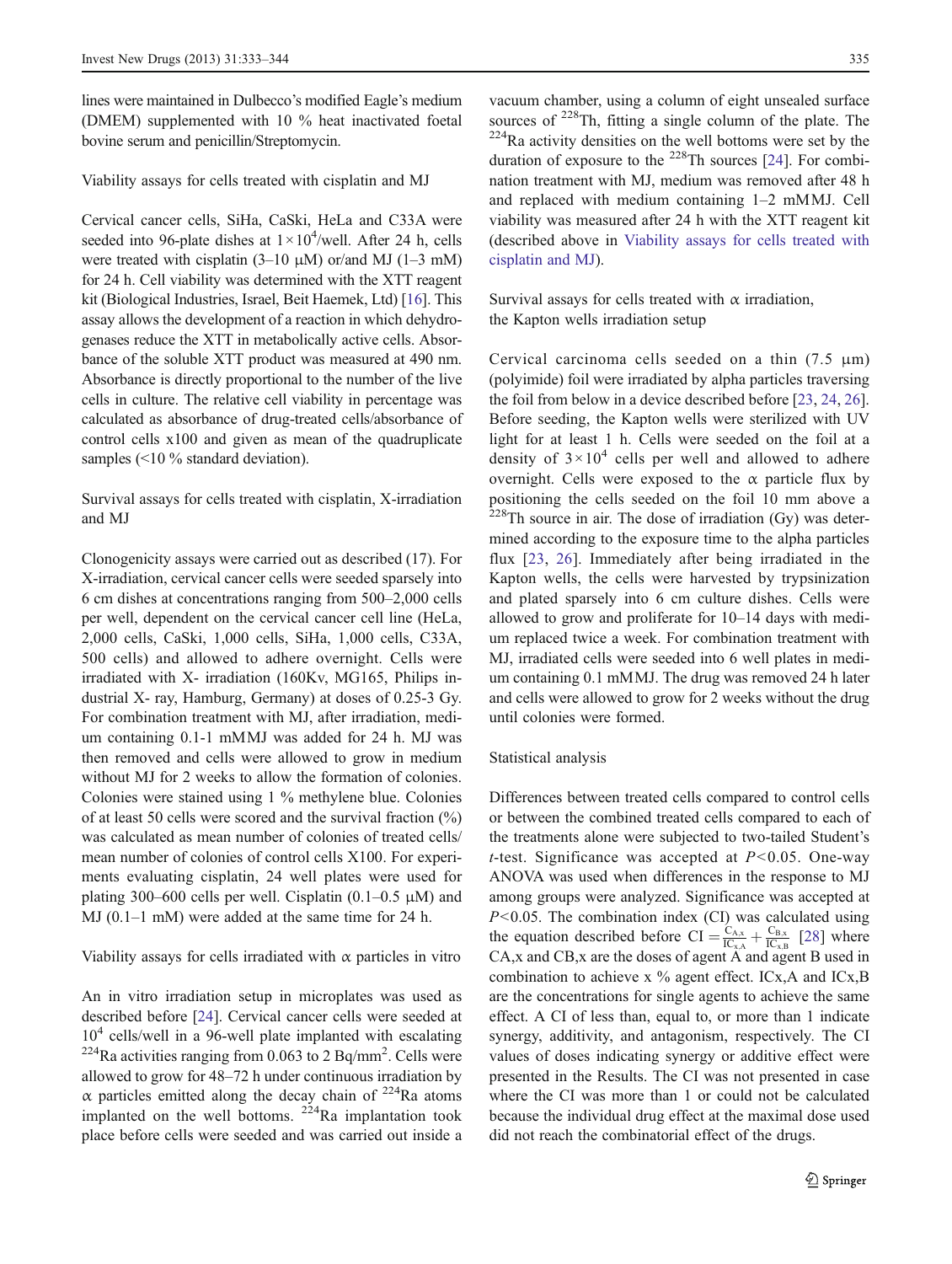#### Results

Long and short term effects of cisplatin in combination with MJ

Cisplatin is currently used for the treatment of advanced cervical cancer, often in combination with radiotherapy. Cisplatin is believed to act via the formation of inter and intra strand cross-links in DNA, culminating in the initiation of cell death via caspases [\[10](#page-10-0)]. Recent data have shown that cisplatin may have direct interaction with mitochondria and mitochondrial DNA which can induce mitochondrial damage that may account for a significant portion of the clinical activity associated with this drug [\[29](#page-11-0)]. MJ was shown to cooperate with cisplatin in the induction of cytotoxicity in different cancer cell lines including murine prostrate adenocarcinoma, human pancreas carcinoma, and breast cancer cell lines [\[19](#page-10-0), [20](#page-10-0)]. The combined effect of MJ with cisplatin was not tested before on cervical cancer cells. Both, short and long term cytotoxicity of the agents was evaluated (XTT and clonogenicity assays, respectively). The cytotoxic effect was tested on a variety of cervical cancer cell lines including HPV positive, CaSki, HeLa, and SiHa, and HPV negative, C33A cells. For short term cytotoxicity assays, cells were treated for 24 h with a range of drug doses previously shown to be effective in these cells in single drug regiments,  $1-3$  mMMJ and  $3-10$   $\mu$ M cisplatin [[16,](#page-10-0) [17\]](#page-10-0). The agents were applied alone and in combination. Representative results from three cell lines are shown in Fig. [1a.](#page-4-0) The cytotoxic effects of both drugs were dose dependent. SiHa and CaSki (not shown) were less sensitive to the drugs as compared to C33A and HeLa. 10  $\mu$ M cisplatin (the maximal dose) caused only 18 % reduction in cell viability in SiHa cells and 28 % reduction in CaSki cells. MJ alone caused 10–20 % reduction in cell viability at concentration of 1 and 2 mM. Higher doses of MJ, 3 mM, caused prominent reduction in cell viability. Combined treatment of SiHa and CaSki with cisplatin  $(1-10 \mu M)$  and MJ  $(1-3 \mu M)$ caused only small additional reduction beyond that of cisplatin or MJ alone. C33A and HeLa cells were more sensitive to MJ and cisplatin. MJ at 3 mM reduced cell viability significantly reaching 44 % in C33A and 31 % in HeLa whereas cisplatin alone at concentration of 10 μM reduced cell viability to 48 % and 39 % in the respective cell lines. The combined treatment caused additional decrease in cell viability over that of cisplatin or MJ alone. The effect was evident at combinations of sub-optimal doses. The calculated ID50 values of cisplatin in the short term viability assays are shown in Table [1.](#page-4-0) Consistent with the above data, reduced ID50 values for cisplatin were observed in C33A, HeLa and CaSki cells in combination treatments with certain MJ doses. The ID50 of other MJ/cisplatin dose combinations could not be determined because the individual effect of MJ or cisplatin at the concentrations used was strong, causing less than 50 % viability (ND).

The long term cytotoxic effect of cisplatin in combination with MJ was tested in clonogenicity assays. Cells were seeded at sparse, clonogenic, concentrations and treated with the drugs 24 h afterwards. Lower doses of MJ were used in these assays ranging from 0.1 to 1 mM. Similar doses were previously shown to be effective in reducing cervical cancer cell survival [\[17](#page-10-0)]. Cisplatin was applied at 0.1 –0.5  $\mu$ M. The drugs were added for 24 h either as single treatments or in combination. Colony formation was evaluated after 2 weeks. Representative results from three cell lines are shown in Fig. [1b](#page-4-0). Treatment with 0.1 or 0.3 μM cisplatin alone caused significant reduction in cell survival  $(P<0.05)$  in HeLa, C33A and SiHa (not shown) cells, with almost no effect in CaSki cells. Increasing the dose of cisplatin to 0.5 μM caused marked reduction in CaSki cells survival (data not shown). Even though cisplatin at 0.1 or 0.3 μM had little effect on CaSki cells, its activity was significantly enhanced upon combination with 0.25 mMMJ, reducing cell survival from 83 % and 94 % to 33 % and 30 %, respectively (P <0.05). Significant combinatorial effects  $(P<0.05)$  were also observed in C33A and HeLa cells while in SiHa cells only a moderate combined effect was observed (not shown). The long term ID50 values for cisplatin as a single agent and in combination with MJ are shown in Table [1.](#page-4-0) The ID50 values of cisplatin decreased upon combination with MJ. Significant reduction was observed in all cervical cancer cells including CaSki that were relatively resistant to cisplatin. Determination of the combination index (CI), which provides qualitative information on the nature of drug interactions was performed using the equation described previously [\[28\]](#page-10-0). A CI of less than, equal to, or more than 1 indicate synergy, additivity, and antagonism, respectively. Table [2](#page-5-0) shows CI values of cisplatin and MJ in concentrations where additive or synergistic effects were observed. As indicated, synergistic effects were observed in CaSki, HeLa and C33A cells treated with MJ doses of 0.1 or 0.25 mM combined with cisplatin dose of 0.1  $\mu$ M. With other drug doses the calculated CI could not be determined because the individual drug effect at the maximal dose used did not reach the combinatorial effect of the drugs, or the calculated CI was more than 1.

The overall results of the cisplatin/MJ combination experiments indicated that MJ and cisplatin can act in a synergistic mode to reduce survival of a variety of cervical cancer cell lines, thus potentially allowing the reduction of the dose of cisplatin required to achieve the same effect. In addition, MJ could be also used to replace cisplatin in case of cisplatin resistant cervical cancers such as CaSki.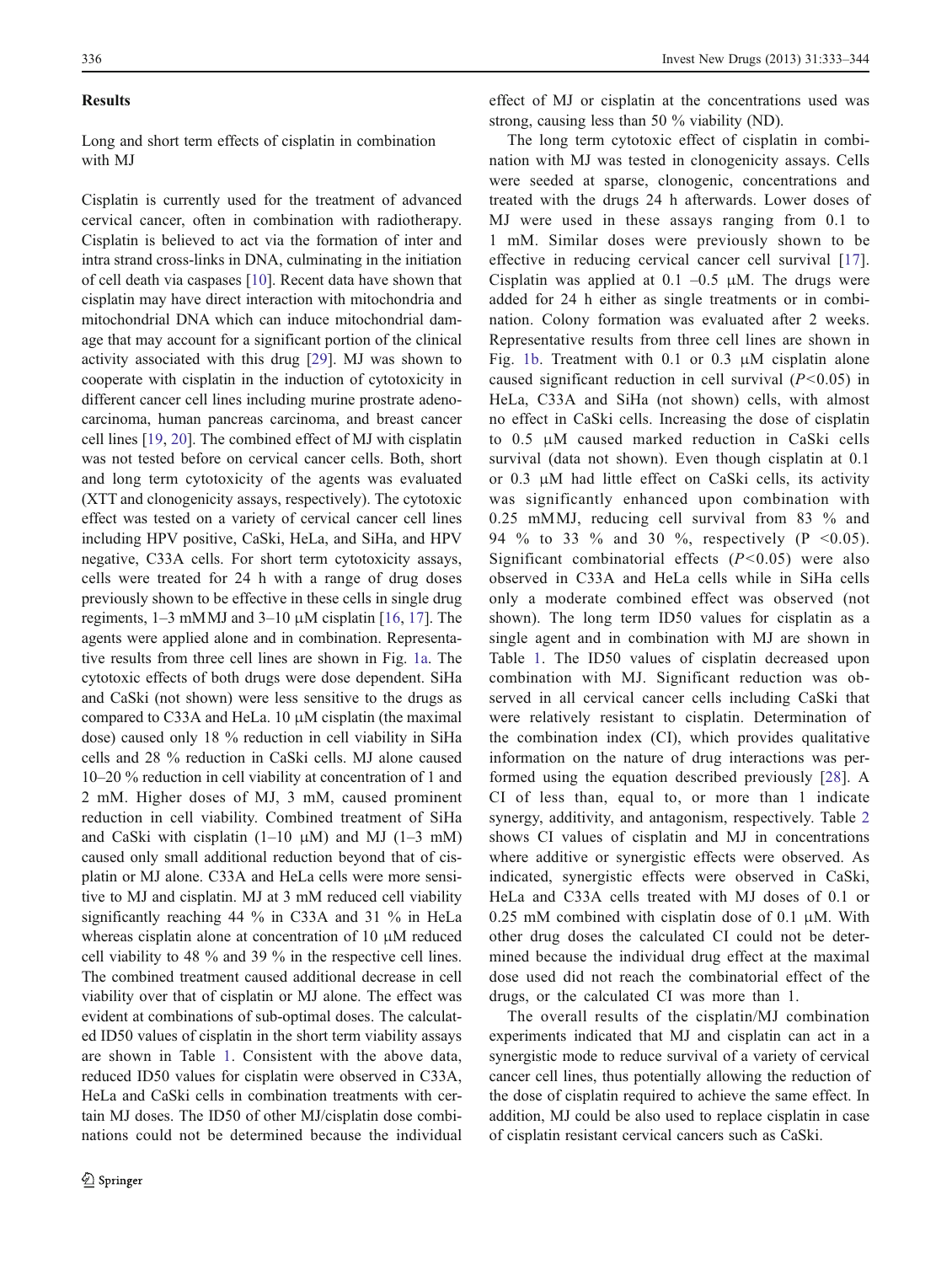<span id="page-4-0"></span>

Fig. 1 Effect of combined treatment with cisplatin and MJ on cervical cancer cell viability (a) and survival (b). a Cervical cancer cells, SiHa, CaSki, HeLa and C33A were seeded into 96-plate dishes at  $1 \times 10^4$ /well. After 24 h, cells were treated with MJ and cisplatin at the indicated doses. Cell viability was determined with the XTT proliferation assay and normalized to untreated cells. Results obtained with three of the tested cell lines are shown. Results are presented as average percentage of cell viability obtained from 3 independent experiments carried out in quadruplicates. b Cervical cancer cells were seeded into 24 well plates at clonogenic concentrations (300–600 cells per well) and allowed to

## removed and fresh medium without the drugs was added. Cells were allowed to grow and proliferate for 2 weeks until colonies were formed. Graphical presentation of the survival fraction (percent of untreated control, 100 %) of 3 of the tested cell lines from experiments using 0.1 and 0.3  $\mu$ M cisplatin is shown. The data are mean  $\pm$  SEM of duplicates from 2 to 3 independent experiments. Drug combinations showing significant reduction in cell survival  $(P<0.05)$  as compared to both individual treatments were marked with asterisk

and 0.1–1 mMMJ, alone and in combination. Medium was then

## Long term effect of X-irradiation in combination with MJ on cervical cancer cell

Radiotherapy plays an important role in cervical cancer therapy. Radiotherapy of cervical cancer involves exposure of the tumor to high-energy radiation, X- ray irradiation. Xray radiotherapy is delivered by brachytherapy, localized radiotherapy, where the source of radiation is within the patient or via external beam radiation (EBRT) where radiation beam is generated from a source outside the patient [\[30](#page-11-0)]. Many agents have been developed to improve cytotoxicity of radiation. Chemotherapy in conjunction with radiation allows reduced radiation doses and limits normal tissue damage. Identifying biological compounds that enhance the efficiency of radiotherapy is of great interest [\[31](#page-11-0)]. We evaluated the effect of ionizing X- ray radiation in combination

Table 1 Short and long term ID50 of cisplatin (μM) towards different cervical cancer cells in single treatment and in combination with MJ

| Cell line | Viability<br>MJ dose (mM) |      |                |     | Survival<br>MJ dose (mM) |      |        |        |
|-----------|---------------------------|------|----------------|-----|--------------------------|------|--------|--------|
|           | $\mathbf{0}$              |      | $\mathfrak{D}$ | 3   | $\Omega$                 | 0.1  | 0.25   | 0.5    |
| SiHa      | >10                       | >10  | >10            | ND  | 0.09                     | 0.06 | < 0.01 | < 0.01 |
| CaSki     | >10                       | >10  | >10            | 3.4 | 0.42                     | 0.38 | 0.14   | < 0.01 |
| HeLa      | 2.7                       | 0.01 | N.D            | ND  | 0.06                     | 0.04 | < 0.01 | < 0.01 |
| C33A      |                           | 4.2  | 3.4            | ND  | 0.09                     | 0.04 | < 0.01 | < 0.01 |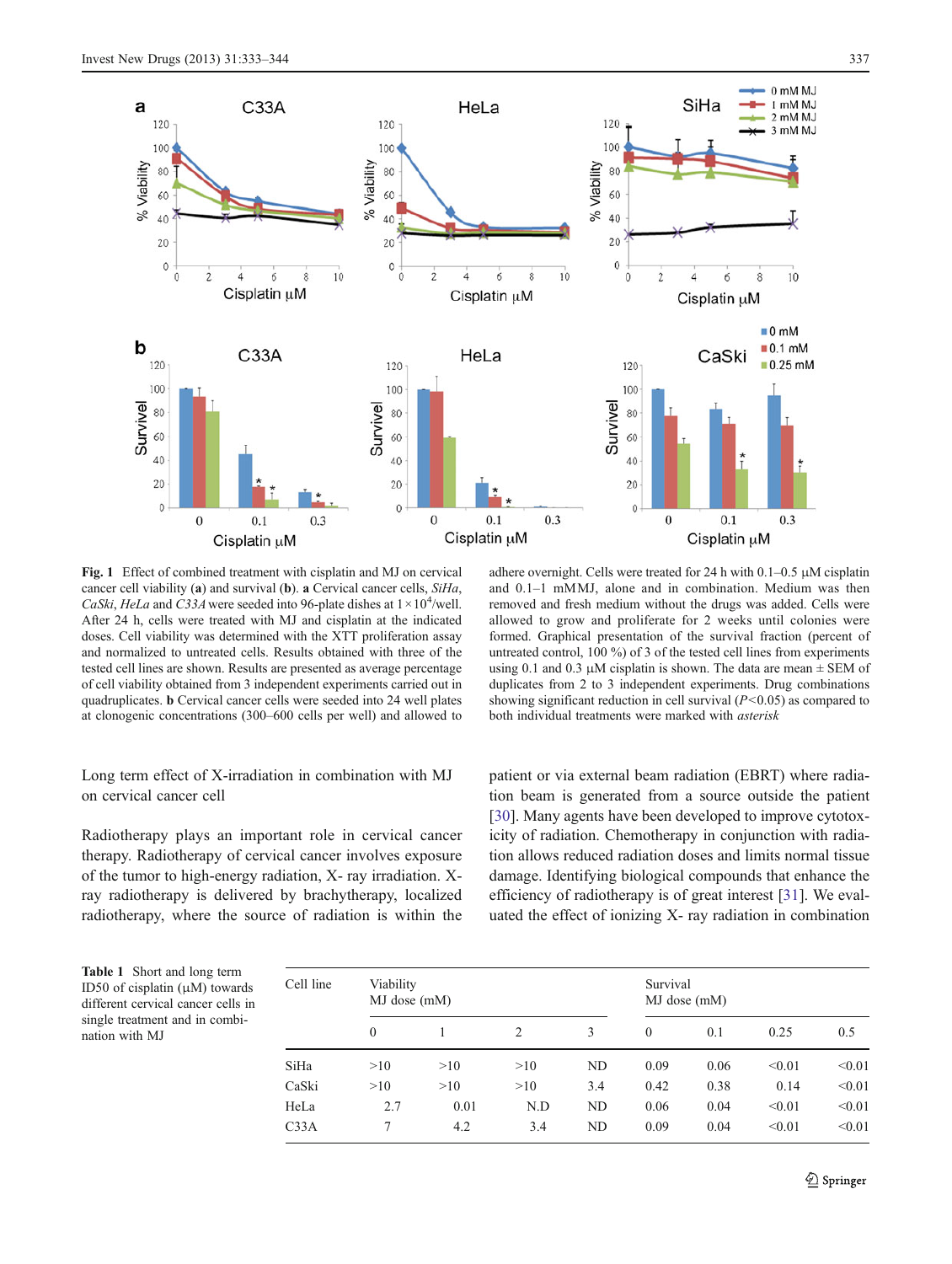<span id="page-5-0"></span>Table 2 Doses of MJ (mM) acting in cooperation with cisplatin and X-irradiation to inhibit cell survival

| Cell line/doses of MJ<br>(mM) and Cisplatin | CI Synergism/additive | Cell line/doses of MJ<br>(mM) and X-irradiation | CI Synergism/additive |
|---------------------------------------------|-----------------------|-------------------------------------------------|-----------------------|
| CaSki                                       |                       | CaSki                                           |                       |
| $0.1 \text{ mM} + 0.1 \text{ µM}$           | 0.99                  | $0.1 \text{ mM} + 0.5 \text{ Gy}$               | 0.78                  |
| $0.25$ mM+0.1 $\mu$ M                       | 0.94                  | $0.25$ mM $+0.5$ Gy                             | 0.81                  |
|                                             |                       | $0.25$ mM $+1$ Gy                               | 0.86                  |
| HeLa                                        |                       | HeLa                                            |                       |
| $0.1 \text{ mM} + 0.1 \text{ µM}$           | 0.67                  | $0.1$ mM $+1$ Gy                                | 0.82                  |
| $0.25$ mM+0.1 $\mu$ M                       | 0.83                  | $0.25$ mM $+0.25$ Gy                            | 0.81                  |
|                                             |                       | $0.25$ mM $+1$ Gy                               | 1                     |
| C33A                                        |                       | C33A                                            |                       |
| $0.1 \text{ mM} + 0.1 \text{ µM}$           | 0.59                  | $0.25$ mM $+0.5$ Gy                             |                       |

with MJ. For irradiation treatments, cervical cancer cells and primary human keratinocytes (PHKs) were seeded at clonogenic concentrations in 6 cm plates. The following day, the cells were irradiated and then MJ was added for 24 h. Medium was removed and replaced with fresh medium without the drug. Cells were allowed to grow for 2 weeks until colonies were formed. Figure [2](#page-6-0) show representative results. Radiation doses of 0.25 or 0.5 Gy had small effect on cell survival, whereas higher doses of irradiation,1 and 3 Gy, significantly reduced cell survival  $(P<0.05)$ . The various cervical cancer cell lines showed different sensitivities to X -ray irradiation as a single treatment with SiHa, CaSki and HeLa being more sensitive than C33A cells (Fig. [2\)](#page-6-0). Addition of MJ significantly increased the efficacy of X-irradiation in all cervical cancer cells. Low doses of MJ (0.1–0.25 mM) were sufficient to improve the effectiveness of X-irradiation. Significant reduction  $((P<0.05)$  in cell survival, as compared to the single agent treatments was indicated at several dose combinations (Fig. [2,](#page-6-0) marked with asterix). The increased efficacy of X-irradiation was also reflected in the lower ID50 values of X-irradiation in the combined treatment (Table [3\)](#page-6-0). Determination of the CI values of the combined treatments indicated synergistic or additive effects (Table 2). Synergistic effect of MJ and Xray irradiation was exhibited at several doses in CaSki and HeLa cells. In C33A cells, an additive effect was observed with 0.25 mMMJ and 0.5 Gy X-irradiation. PHKs were relatively resistant to both treatments when given alone and in combination. These results suggest that combined treatment with X- ray irradiation and MJ can potentially reduce irradiation doses in treatment of cervical cancer.

Short and long term effects of alpha radiation on cervical cancer cells as single treatment and in combination with MJ

Brachytherapy for treatment of solid tumors relies on the use of photons (X- and  $\gamma$  rays). Recently a new experimental therapy approach using irradiation with alpha particles was described, termed DaRT [[22\]](#page-10-0). It consists of interstitial radioactive wires that continually release short-lived alpha emitting atoms into the tumor [[22](#page-10-0)–[24](#page-10-0)]. This treatment was shown to be effective against tumors induced in nude mice with human (A427) and mouse (LL2) derived lung carcinoma cells [[24\]](#page-10-0). Alpha irradiation from in vitro irradiation setups was demonstrated to be effective against various cultured squamous carcinoma cells [\[23](#page-10-0), [24](#page-10-0), [26](#page-10-0)]. The cytotoxic effect of α radiation on cervical cancer cells was evaluated by measuring short and long-term effects (cell viability and survival). Viability assays were carried out using 96-well radioactive microplates. Cells were allowed to grow for 24–72 h under continuous irradiation by alpha particles implanted in escalating doses on the bottom of the plate wells. Results of XTT cell proliferation assays are shown in Fig. [3.](#page-7-0) The cytotoxic response of the various cell lines to  $\alpha$  irradiation was variable with CaSki cells being the most sensitive and SiHa cells being the most resistant (Fig. [3a\)](#page-7-0). A decrease in cell number, enlargement of the nuclei and nuclear fragmentation was observed upon treatment with  $\alpha$  irradiation (Fig. [3b](#page-7-0)). These dose dependent effects were also detected with C33A and HeLa (data not shown). No decrease in cell number or change in morphology of the nuclei was observed in PHKs (Fig. [3b\)](#page-7-0). The combined effect of  $\alpha$  irradiation and MJ was determined using the same in vitro irradiation setup. Cells were seeded into Ra-224 coated microplates and incubated for 48 h. Medium was then removed and fresh medium with MJ was administered for additional 24 h. Figure [3c](#page-7-0) shows the results of XTT assays. Consistent with the data described above, the cells showed variable sensitivities to  $\alpha$  irradiation as single treatment, with CaSki being the most sensitive and SiHa being the most resistant. Even though  $\alpha$  irradiation had small effect on SiHa cells, the irradiation markedly sensitized SiHa cells to MJ treatment. Addition of 2 mMMJ to 0.063–2 Bq/mm<sup>2</sup> doses of  $\alpha$  irradiation reduced cell viability in a dose dependent manner reaching the maximal cytotoxic effect at 2  $Bq/mm^2$  (2 % viability). With the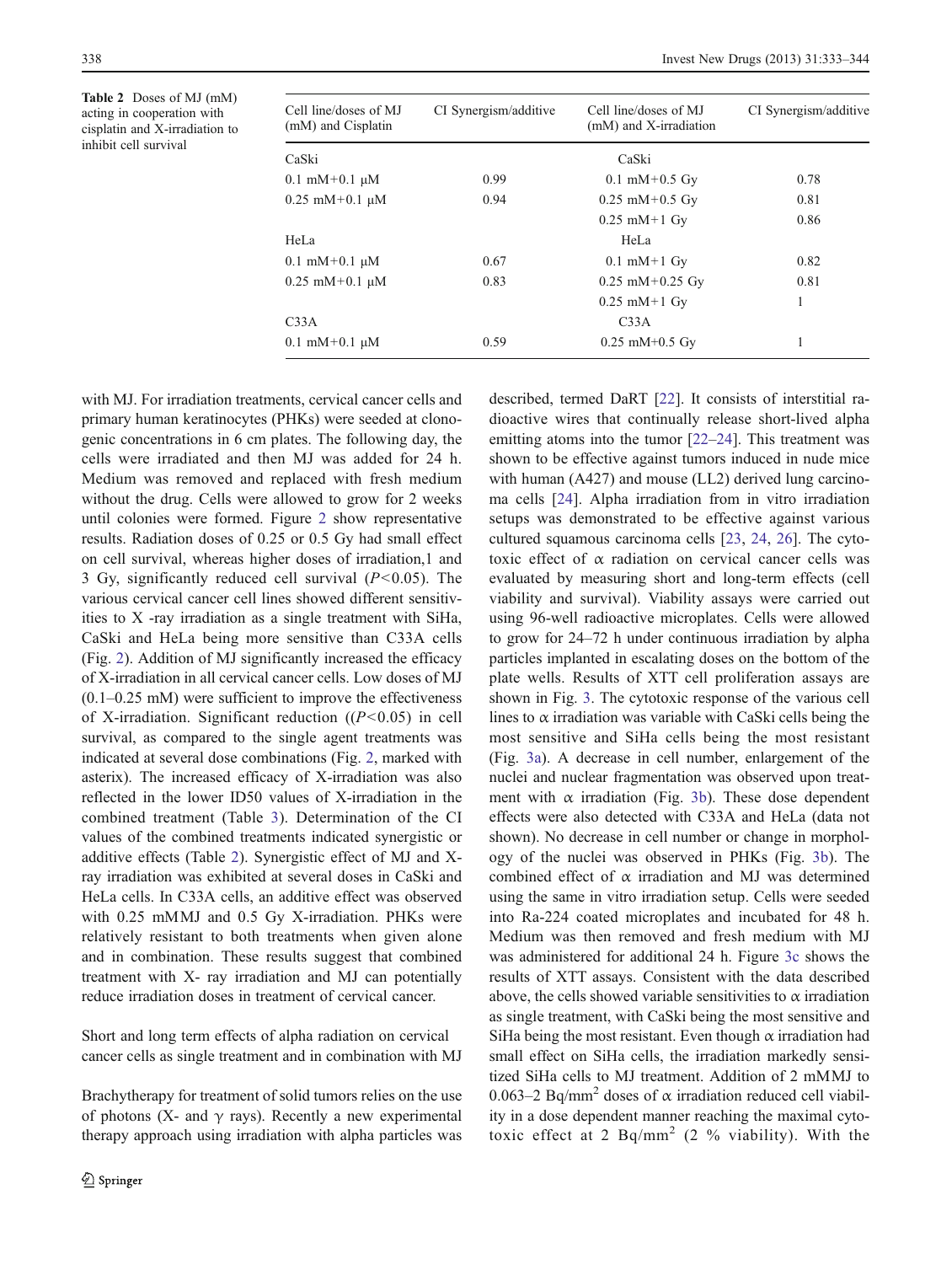<span id="page-6-0"></span>Fig. 2 Effect of combined treatment with X-irradiation and MJ on survival of cervical cancer cells and primary keratinocytes. Cervical cancer cells and PHKs were seeded at clonogenic concentration (500– 2000 cells) in 6 cm plates and allowed to adhere overnight. Cells were irradiated with different X-ray doses and then medium with MJ (0.1–1 mM) was added for 24 hours. Cells were allowed to grow and proliferate for 12–14 days. Colonies of at least 50 cells were counted and the survival fraction was determined. (a) Representative colony assay with C33A cells treated with X-irradiation and MJ at the indicated doses. (b) Histograms presenting the survival fraction of different cancer cells and PHKs after treatment with combinations of MJ (0.1 and 0.25 mM) and X-irradiation (0.5 and 1 Gy). The results shown are mean  $\pm$  SEM of duplicates from 2–3 independent experiments. Significant reduction in cell survival as compared to both individual treatments  $(P<0.05)$ was marked with asterisk



combinatorial doses used, modest cooperation was also detected in C33A and HeLa cells. The combined inhibitory

Table 3 Long term ID50 of X-ray irradiation (Gy) towards different cervical cancer cells in single treatment and in combination with MJ

| MJ dose (mM)     |      |      |      |  |  |
|------------------|------|------|------|--|--|
| Cell line        | 0    | 0.1  | 0.25 |  |  |
| SiHa             | 1.25 | 0.75 | ND   |  |  |
| Caski            | 1.2  | 0.5  | ND   |  |  |
| HeLa             | 1.4  | 0.8  | 0.1  |  |  |
| C <sub>33A</sub> | 1.9  | 1.7  | 1    |  |  |

effect ranged however only slightly beyond that of the individual effect of MJ or  $\alpha$  irradiation. PHKs were resistant to both MJ and  $\alpha$  irradiation. The ID50 values calculated for short term cytotoxicity of  $\alpha$  irradiation alone and in combination with MJ are shown in Table [4](#page-7-0). In SiHa and C33A cells addition of 2 mMMJ significantly reduced the ID50 of  $\alpha$  irradiation reaching 0.05 and 0.5 Bq/mm<sup>2</sup>, respectively. In HeLa cells, the individual effect of MJ at the doses used was strong, reducing cell viability to 35% at the low dose of 1 mM, thus the exact ID50 values of the combined treatments could not be estimated (ND). In CaSki cells, addition of MJ did not alter significantly the short term ID50 values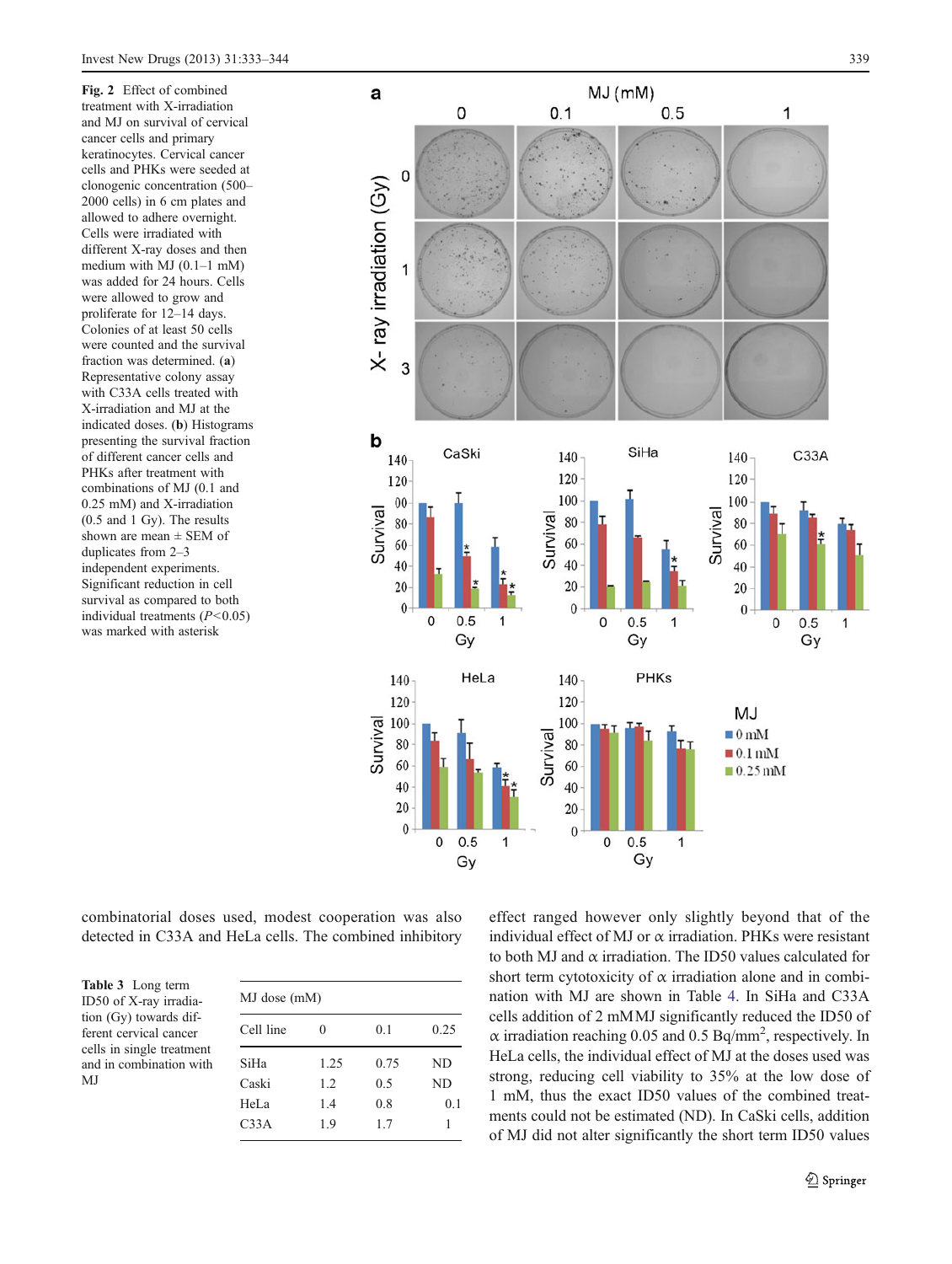<span id="page-7-0"></span>

Fig. 3 Effect of  $\alpha$  radiation as a single agent treatment and in combination with MJ on viability of cervical cancer cells and primary keratinocytes. Cells were seeded at  $10<sup>4</sup>$  cells per well in 96-well plate implanted with escalating <sup>224</sup>Ra activities ranging from 0.063 to  $2$  Bq/  $mm<sup>2</sup>$  and allowed to grow for 72 h. (a) Cell viability was determined after 72 h by the XTT proliferation assay and normalized to untreated cells. Results are presented as average percentage of cell viability obtained from 2 to 3 independent experiments. Statistical analyses

were carried out using two tailed student's t-test. P values less than 0.05 ( $P<0.05$ ) were considered significant (marked with \*). **b** Representative digital images of CaSki and PHKs cells treated with  $\alpha$ irradiation and stained with DAPI. c 48 h after seeding into the radioactive plates MJ was added at the indicated doses and plates were incubated for additional 24 h. Dose response curves from three cancer cell lines and PHKs are shown

of  $\alpha$  irradiation. Similarly, PHKs remained resistant to  $\alpha$ irradiation in the combined treatment with MJ. Thus, short term cytotoxicity assays identified the selective anticancer activity of  $\alpha$ -irradiation against most tested cervical cancer cells. Improved cytotoxic effect of  $\alpha$ -irradiation upon combination with MJ (1 and 2 mM) was also observed in some cervical cancer cells notably, SiHa cells that were relatively resistant to  $\alpha$ -irradiation.

The long term effect of  $\alpha$  irradiation on cervical cancer cells was evaluated in a clonogenicity assays. A different irradiation setup was used. Cells were seeded on thin Kapton foil disks and allowed to attach overnight. Cells were irradiated with escalating doses of alpha particles in a special device (described in Materials and Methods) after which cells were trypsinized and seeded in predetermined clonogenic concentrations into 6 cm plates. Cells were monitored for the

**Table 4** Short term ID50 of  $\alpha$  irradiation (Bq/mm<sup>2</sup>) towards different cervical cancer cells in single treatment and in combination with MJ

| MJ dose (mM) |          |      |      |  |  |
|--------------|----------|------|------|--|--|
| Cell line    | $\theta$ | 1    | 2    |  |  |
| SiHa         | >2       | >2   | 0.05 |  |  |
| CaSki        | 0.96     | 0.78 | 1.1  |  |  |
| HeLa         | 2        | ND   | ND   |  |  |
| C33A         | >2       | >2   | 0.5  |  |  |
| <b>PHKs</b>  | >2       | >2   | >2   |  |  |

ability to form colonies within 2 weeks. The results are shown in Fig. [4a and b](#page-8-0). The survival of all cervical cancer cells was significantly reduced at doses of 0.5– 2 Gy. The long term response to  $\alpha$  irradiation was diverse with CaSki cells being the most sensitive and SiHa cells being the least sensitive. In all cancer cells, even the minimal dose used, 0.25 Gy for HeLa, CaSki and C33A or 0.5 Gy for SiHa, caused significant decrease in cell survival ( $P < 0.05$ ). Higher doses of  $\alpha$ irradiation completely inhibited cell survival. Table [5](#page-8-0) shows the  $\alpha$ -irradiation ID50 values (Gy) calculated for the various cervical cancer cells.

To evaluate if MJ cooperates with  $\alpha$ - irradiation in reducing the survival of cervical cancer cells, their combined effect was examined in C33A, HeLa and SiHa that were less responsive to alpha irradiation. The combined treatment was tested at suboptimal doses of  $\alpha$  irradiation (0.25 Gy) and MJ (0.1 mM). Cells were seeded in Kapton wells and irradiated with alpha particles. After irradiation the cells were harvested and plated sparsely into 6 cm dishes. The next day, cells were treated with 0.1 mMMJ for 24 h. Medium was then removed and fresh medium without the drug was added. Cells were allowed to grow for 2 weeks until colonies were formed. The results are presented in Fig. [4c.](#page-8-0) Consistent with the data presented above, the responses of the cells towards MJ and  $\alpha$  irradiation as single treatments were variable. In C33A both MJ and  $\alpha$  irradiation mildly decreased cell survival when given alone. However, significant decrease  $(P<0.05)$  was detected upon treatment with both.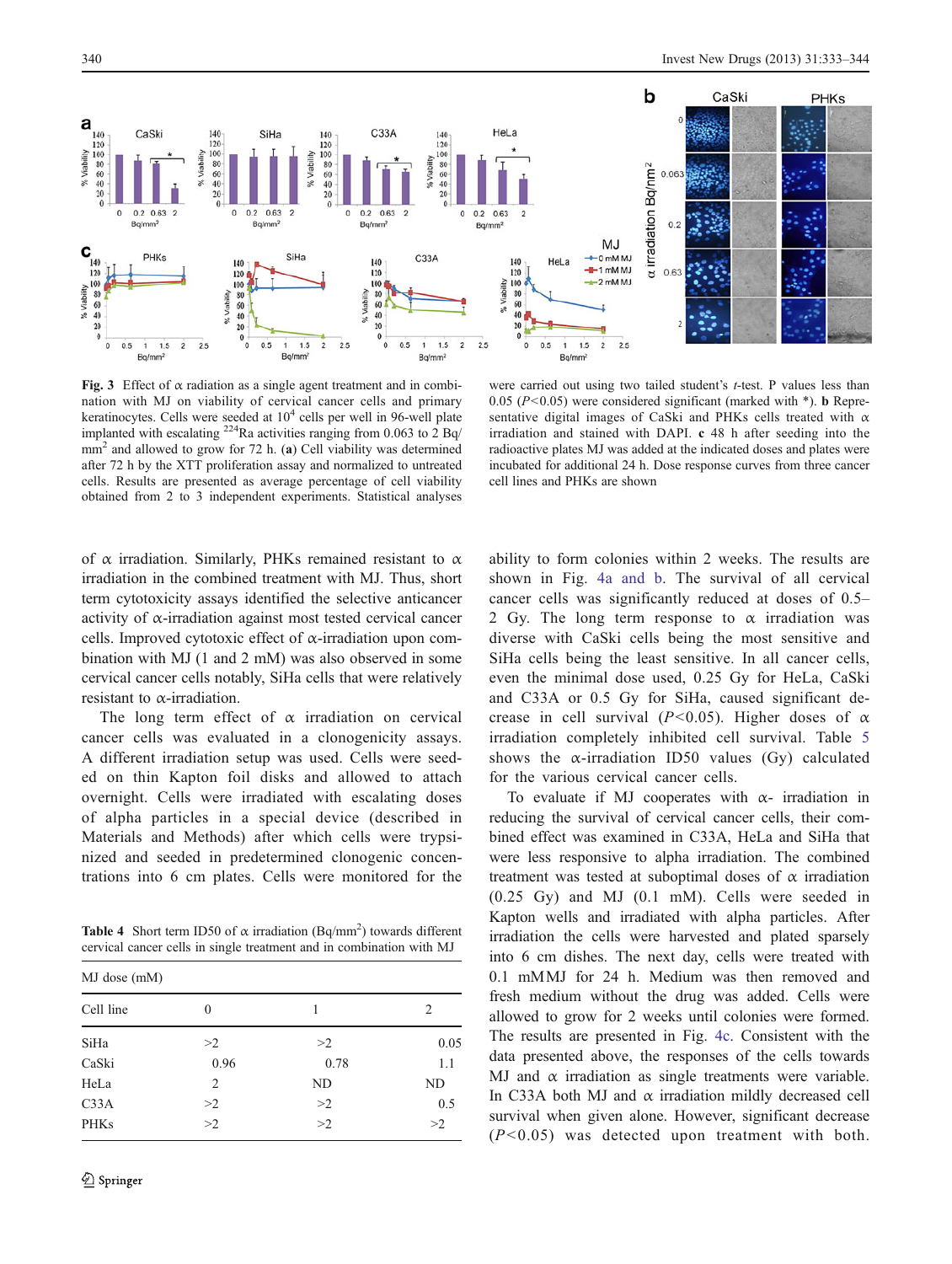<span id="page-8-0"></span>

Fig. 4 Effect of  $\alpha$  irradiation on survival of cervical cancer cells in a single agent treatment and in combination with MJ. Cervical cancer cells were seeded in Kapton wells at a density of  $3 \times 10^4$  cells per well and exposed to alpha particles at the indicated doses 24 h later. After being irradiated in the Kapton wells, the cells were harvested and plated sparsely into 6 cm culture dishes. Cells were allowed to grow and proliferate for 12–14 days with medium change twice a week. a Representative clonogenicity assay b Survival curves of different cervical cancer cells after α particles irradiation with the indicated doses.

Although  $\alpha$  irradiation and MJ at doses of 0.25 Gy and 0.1 mM, improved cell killing in combination treatment of HeLa and CaSki, the decrease in survival was not statistically significant.

Table 5 Long term ID50 of MJ, cisplatin, X-ray and  $\alpha$  irradiation towards different cervical cancer cells

| Cell line        | ID50      |                     |                 |              |  |  |
|------------------|-----------|---------------------|-----------------|--------------|--|--|
|                  | $MJ$ (mM) | Cisplatin $(\mu M)$ | $X$ -ray $(Gy)$ | Alpha $(Gy)$ |  |  |
| SiHa             | 0.17      | 0.09                | 1.25            | 0.4          |  |  |
| CaSki            | 0.27      | >0.3                | 1.2             | 0.12         |  |  |
| HeLa             | 0.28      | 0.06                | 1.4             | 0.2          |  |  |
| C <sub>33A</sub> | 0.34      | 0.09                | 1.9             | 0.24         |  |  |

The data represent the mean surviving fraction as compared to control  $(1) \pm SEM$  obtained from 2 to 3 independent experiments in triplicates. P values less than 0.05 ( $P < 0.05$ ) were considered significant (marked with \*). c 24 h after irradiation and plating into 6 cm culture dishes, cells were treated with 0.1 mMMJ for 24 h and afterwards allowed to grow and proliferate until colonies were formed. The results represent the mean fraction of surviving colonies in treated cells compared to control  $\pm$  SEM. Results are from 2 independent experiments in triplicates.  $P<0.05$  was considered significant (marked with \*)

In conclusion, short and long term cytotoxicity experiments identified  $\alpha$ -irradiation as an effective and selective irradiation agent, significantly reducing cervical cancer cell viability and survival. In addition, improved killing upon combination with MJ was achieved in certain cell lines.

## Discussion

In the present study we investigated the effectiveness of MJ in combination with cisplatin or X- ray irradiation on cervical cancer cells. In addition, for the first time, the effect of alpha irradiation, which is the basis for a novel treatment of solid tumors, was evaluated on cervical cancer cells as a single treatment and in combination with MJ. The effectiveness of treatments was tested in short and long-term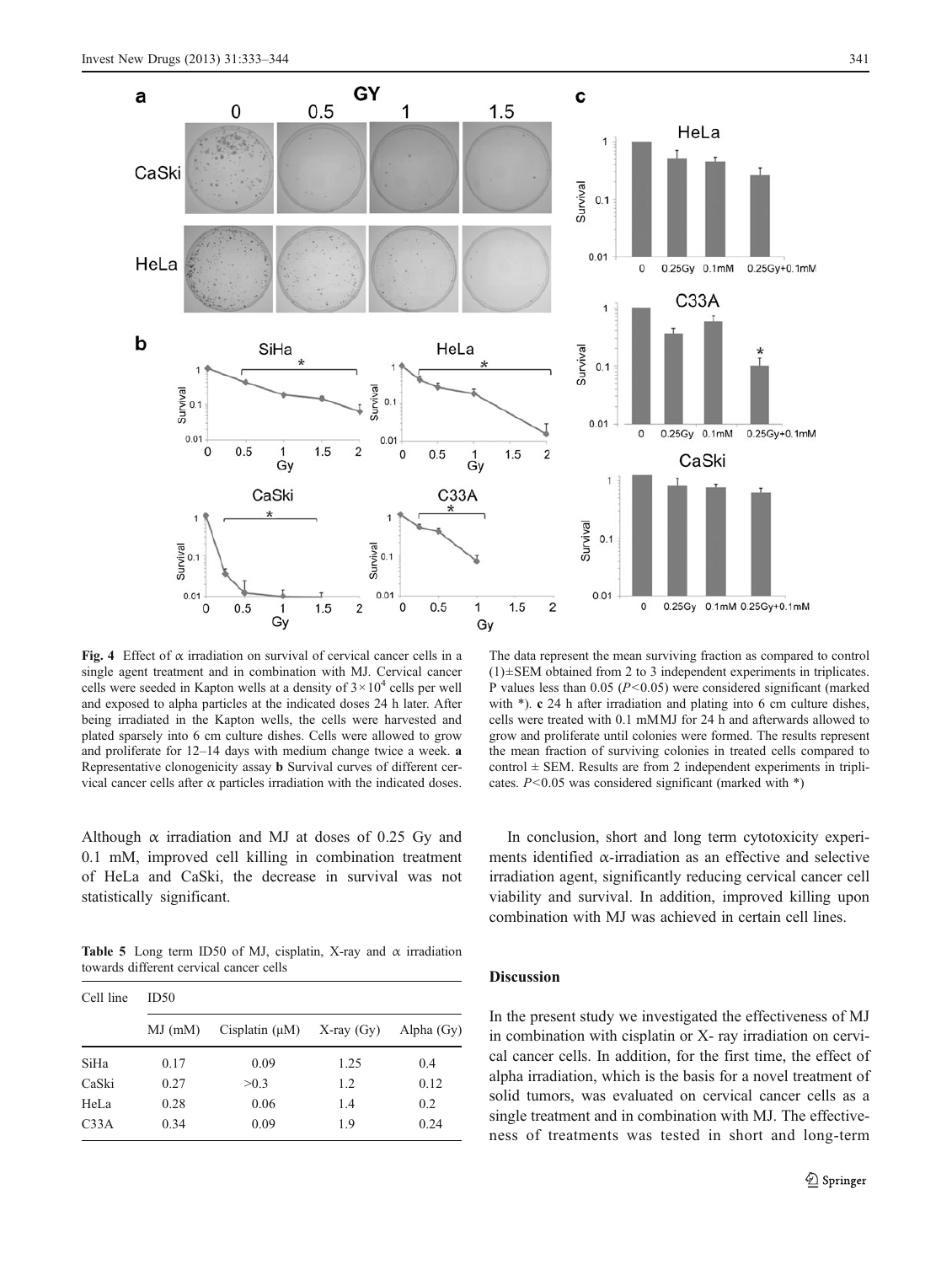cytotoxicity assays namely, cell viability and survival assays. These assays evaluate different cell characteristics. The XTT assay is indicative for a short term effects of the agent on cell viability, which is the ability of a cell to preserve its physical integrity and an active respiratory metabolism, whereas the clonogenic ability of cells reflects long-term damage effects which are related to the ability to resume proliferation and growth capacity.

The aim of our studies with MJ was to determine whether MJ could be a substitute for currently used treatments in case of tumor resistance and secondly, whether MJ can cooperate with currently used and novel treatments to increase sensitivity and reduce drug or irradiation doses. Combination therapy has three important expected advantages over single agent therapy. First, it can maximize tumor cell killing while minimizing collateral damage by using agents with non-overlapping dose limiting toxicities. Second, it may increase the range of drugs against tumor cells with endogenous resistance to specific types of therapy. Finally, it may also prevent or slow the development of newly resistant tumor cells [\[31](#page-11-0)]. Several findings point to the advantage of MJ. Although the doses of cisplatin which induced ID50 were about 2,000 time lower than the doses of MJ (mM) (Table [5\)](#page-8-0), the doses of MJ are within the in-vivo accepted pharmacological doses based on the pharmacological concentrations achieved in plasma upon administration of a well- studied, closely related plant stress hormone, salicylic acid [\[32](#page-11-0)]. In addition, we showed previously [[16,](#page-10-0) [17](#page-10-0)] and herein, that MJ exhibits selective cytotoxicity against cervical cancer cells with almost no effect on normal human keratinocytes (Figs. [2](#page-6-0) and [3\)](#page-7-0). Most importantly, the data showed that the relative cell response to MJ among the different cervical cancer cells lines, in terms of cell survival, is different from the response hierarchy exhibited to other drug or irradiation treatments (Table [5\)](#page-8-0). This suggests that MJ may replace current treatments in case of tumor resistance to commonly used therapies. CaSki cells, for example that showed marked resistance to cisplatin, exhibited significant sensitivity to MJ. Thus, in case of tumors resistant to cisplatin, MJ may be considered as an alternative.

In this study we also show the advantage of combination treatments with MJ in reducing the doses of cisplatin, X- ray irradiation and  $\alpha$  irradiation. We addressed three different parameters in the cooperation testing assays. First, the statistical significance of the dose difference between the individual and combined treatment. Second, the ability of the combined treatment to lower the ID50 values of the individual treatment. Third, the combination index value (CI) which is a mathematical objective definition for the nature of interaction. The CI may imply on the efficiency of the combination treatments at the therapeutic level. A significant cooperation of MJ and cisplatin was observed in CaSki, C33A and HeLa cells using several concentrations (Fig. [1](#page-4-0)

and Table [1\)](#page-4-0), and moderate cooperation in SiHa cells. This suggests the possibility of combination treatment with the two agents, thereby, reducing cytotoxicity of cisplatin. We found synergistic activities in certain doses that may suggest combined activity in cell killing through different molecular pathways. Previous studies also showed that MJ is capable to cooperate with cisplatin to enhance cytotoxicity in other cancer cell lines [[19,](#page-10-0) [20](#page-10-0)].

We showed that high doses of X- ray irradiation (1 and 3 Gy) significantly reduced cell survival of all cervical cancer cell lines. PHKs were less affected by the irradiation treatment compared to the carcinoma cell lines, although inhibition of survival was still detected at high doses of irradiation (3 Gy, 50 % inhibition). The hierarchy of cell sensitivity to MJ and X -ray irradiation was similar (Table [5\)](#page-8-0) implying common pathways of cell death. Combination of both treatments was also favorable, as indicated by the higher reduction of cell survival and reduced ID50 values of X-irradiation upon treatment in combination with MJ. Thus, MJ as adjuvant to X- ray irradiation could potentially allow lower doses of X- ray irradiation and reduced side effects.

Alpha radiation has several features which make it suitable for local treatment of tumors. Alpha particles are characterized by high energy deposition, high relative biological effect (RBE), and low track path length [\[33](#page-11-0)], which suggests limited irradiation of the tumor cells and no irradiation of normal cells. In addition, sensitization of cells to high linear energy transfer (LET) irradiations, such as alpha particles, causes cell death mainly by DNA double strand breaks which is independent of cell cycle progression and oxygen consumption [\[34](#page-11-0)]. Thus, alpha particles are potential candidate for the treatment of cervical cancer which is highly localized in its initial stage. The data described herein show, for the first time, the effectiveness of  $\alpha$  irradiation against cervical cancer cells. When comparing  $\alpha$  irradiation and Xray irradiation we noted two intriguing differences. First, in general, the cervical cancer cells were much more sensitive to alpha irradiation than X -ray irradiation. At the same irradiation doses, the ID50 values for  $\alpha$  irradiation were about 8 times lower than that of X- irradiation (Table [5\)](#page-8-0). Secondly, the cervical cancer cells relative sensitivity to  $\alpha$ and X- irradiation was different. Because of the nature of  $\alpha$ radiation described above, and the low doses of irradiation required to cause the same effect as X- ray irradiation,  $\alpha$ irradiation could possibly be more effective than X- ray irradiation in the treatment of cervical cancer tumor.

We observed a cooperative effect between  $\alpha$  irradiation and MJ in some cervical cancer cell lines, indicated in the cytotoxicity (SiHa, C33A) or survival (C33A) assays results. The collaboration may be an outcome of the different main targets of each agent, mitochondria for MJ and DNA for alpha irradiation. With the suboptimal dose of MJ and  $\alpha$  irradiation used, a significant cooperation in cell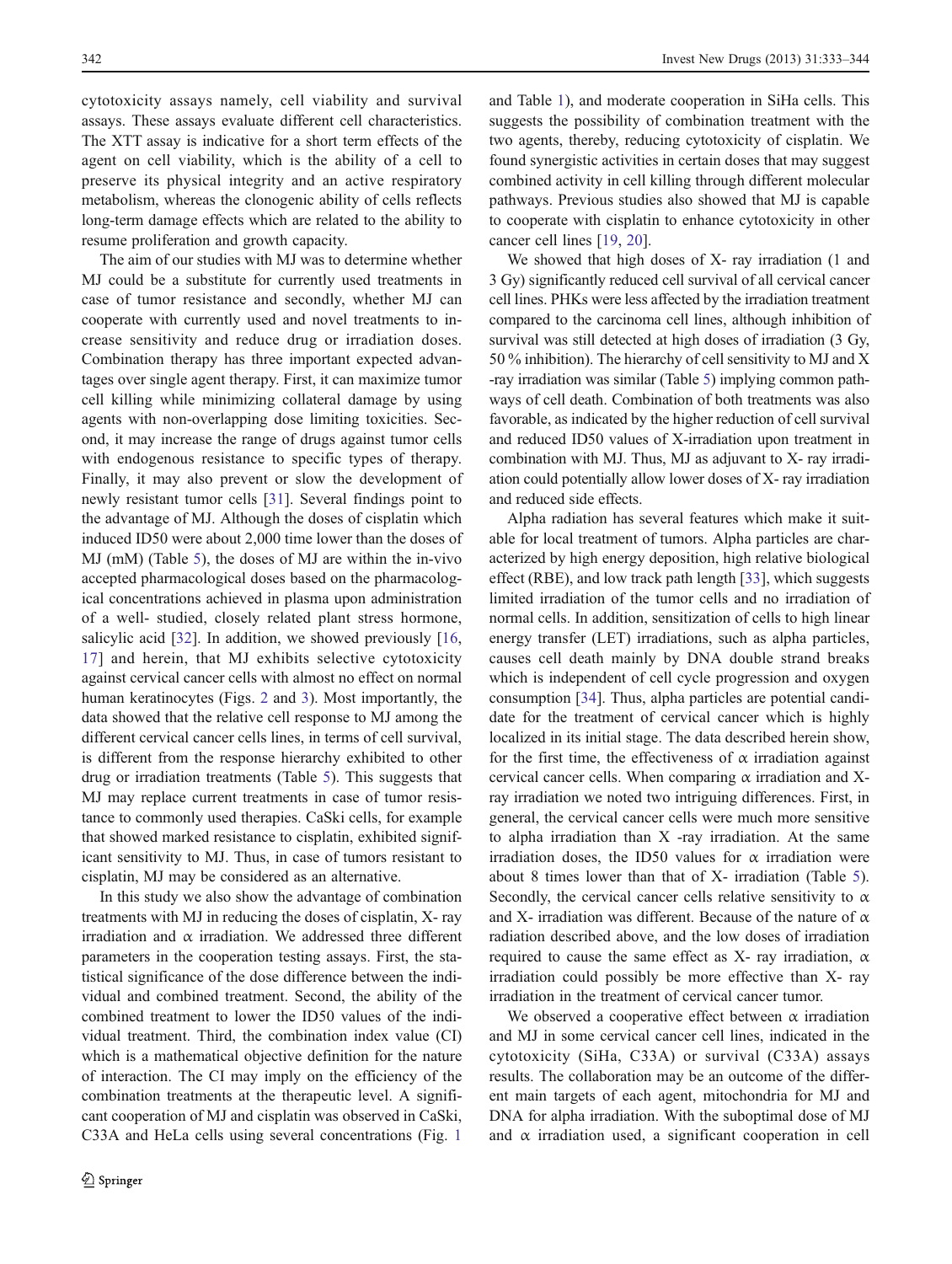<span id="page-10-0"></span>killing was observed in C33A cells, but mild effects in SiHa and HeLa cells. Higher doses or longer treatment with MJ could possibly increase the efficacy of  $\alpha$  irradiation in these cells. Additional studies are needed to determine the range of effective doses for  $\alpha$  irradiation alone and in combination with MJ that induce effective killing in cervical cancer cells, as well as studies to determine the mechanisms of action of  $\alpha$  irradiation in these cells.

In summary, our study shows that  $\alpha$  particles, which serve as a basis for a novel irradiation modality (i.e. DaRT), and MJ, a novel anticancer agent, exhibit potent short and long term cytotoxic effects on cervical cancer cells when given alone and in combination. In addition, MJ cooperated with current therapies for cervical cancer namely, cisplatin and X -ray irradiation. This makes α irradiation and MJ promising candidates for treatment of cervical cancer. Additional studies are needed to determine the efficacy of the agents, in vivo, in xenograft tumor models of cervical cancer.

Acknowledgments This research was supported by a research grant from the Chief Scientist's Office, Ministry of Health, Israel (grant 3– 3066) awarded to LS and in part by a grant from the Bernard Jacobson Fund for Cancer Research, Tel-Aviv University, awarded to LS, and a grant from the Israel Cancer Association, awarded to YK.

Conflict of interest The authors declare that they have no conflict of interest.

#### References

- 1. Parkin DM (2001) Global cancer statistics in the year 2000. Lancet Oncol 2(9):533–543
- 2. Jemal A, Bray F, Center MM, Ferlay J, Ward E, Forman D (2011) Global cancer statistics. CA Cancer J Clin 61(2):69–90
- 3. Steben M, Duarte-Franco E (2007) Human papillomavirus infection: epidemiology and pathophysiology. Gynecol Oncol 107 (Suppl 1):S2–S5
- 4. DiMaio D, Liao JB (2006) Human papillomaviruses and cervical cancer. Adv Virus Res 66:125–159
- 5. Schiller JT, Castellsague X, Villa LL, Hildesheim A (2008) An update of prophylactic human papillomavirus L1 virus-like particle vaccine clinical trial results. Vaccine 26(Suppl 10):K53–K61
- 6. Lin K, Doolan K, Hung CF, Wu TC (2010) Perspectives for preventive and therapeutic HPV vaccines. J Formos Med Assoc 109(1):4–24
- 7. Movva S, Rodriguez L, Arias-Pulido H, Verschraegen C (2009) Novel chemotherapy approaches for cervical cancer. Cancer 115 (14):3166–3180
- 8. Serkies K, Jassem J (2005) Chemotherapy in the primary treatment of cervical Carcinoma. Crit Rev Oncol Hematol 54(3):197–208
- 9. Maduro JH, Pras E, Willemse PH, de Vries EGE (2003) Acute and long-term toxicity following radiotherapy alone or in combination with chemotherapy for locally advanced cervical cancer. Cancer Treat Rev 29(6):471–488
- 10. Siddik ZH (2003) Cisplatin: mode of cytotoxic action and molecular basis of resistance. Oncogene 22(47):7265–7279
- 11. Savarese A, Cognetti F (2003) New Drugs in the treatment of recurrent or metastatic cervical cancer. Crit Rev Oncol Hematol 48(3):323–327
- 12. Hougardy BM, Maduro JH, Vander Zee AGJ, Willemse PHB, deJong S, de Vries EGE (2005) Clinical potential of inhibitors of survival pathways and activators of apoptotic pathways in treatment of cervical cancer: changing the apoptotic balance. Lancet Oncol 6(8):589–598
- 13. Flescher E (2007) Jasmonates in cancer therapy. Cancer Lett 245  $(1-2):1-10$
- 14. Cohen S, Flescher E (2009) Methyl jasmonate: a plant stress hormone as an anti-cancer drug. Phytochemistry 70(13– 14):1600–1609
- 15. Rotem R, Heyfets A, Fingrut O, Blickstein D, Shaklai M, Flescher E (2005) Jasmonates: novel anticancer agents acting directly and selectively on human cancer cell mitochondria. Cancer Res 65 (5):1984–1993
- 16. Kniazhanski T, Jackman A, Heyfets A, Gonen P, Flescher E, Sherman L (2008) Methyl jasmonate induces cell death with mixed characteristics of apoptosis and necrosis in cervical cancer cells. Cancer Lett 271(1):34–46
- 17. Milrot E, Jackman A, Kniazhanski T, Gonen P, Flescher E, Sherman L (2012) Methyl jasmonate reduces the survival of cervical cancer cells and downregulates HPV E6 and E7, and survivin. Cancer Lett 319(1):31–38
- 18. Takimoto C, Calvo E (2005) Principles of oncologic pharmacotherapy. In: Pazdur R, Coia LR, Hoskins WJ, Wagman LD (eds) Cancer management: a multidisciplinary approach. CMP Healthcare Media, Manhasset, pp 23–42
- 19. Heyfets A, Flescher E (2007) Cooperative cytotoxicity of methyl jasmonate with anti-cancer drugs and 2-deoxy-D-glucose. Cancer Lett 250(2):300–310
- 20. Yeruva L, Hall C, Abiodun J, Elegbede JA, Carper SW (2010) Perillyl alcohol and methyl jasmonate sensitize cancer cells to cisplatin. Anticancer Drugs 21(1):1–9
- 21. Ezekwudo D, Shashidharamurthy R, Devineni D, Bozeman E, Palaniappan R, Selvaraj P (2008) Inhibition of expression of anti-apoptotic protein Bcl-2 and induction of cell death in radioresistant human prostate adenocarcinoma cell line (PC-3) by methyl jasmonate. Cancer Lett 270(2):277–285
- 22. Arazi L, Cooks T, Schmidt M, Keisari Y, Kelson I (2007) Treatment of solid tumors by interstitial release of recoiling short-lived alpha emitters. Phys Med Biol 52(16):5025–5042
- 23. Cooks T, Arazi L, Schmidt M, MarshakG KI, Keisari Y (2008) Growth retardation and destruction of experimental squamous cell carcinoma by interstitial radioactive wires releasing diffusing alpha-emitting atoms. Int J Cancer 122(7):1657–1664
- 24. Cooks T, Schmidt M, Bittan H, Lazarov E, Arazi L, Kelson I, Keisari Y (2009) Local control of lung derived tumors by diffusing alpha-emitting atoms released from intratumoral wires loaded with radium-224. Int J Radiat Oncol Biol Phys 74(3):966–973
- 25. Horev-Drori G, Cooks T, Bittan H, Lazarov E, Scmidt M, Arazi L, Efrati M, Kelson I, Keisari Y (2012) Local control of malignant pancreatic tumors by a combined treatment with intratumoral 225Radium-loaded wires releasing alpha-emitting atoms and chemotherapy. Transl Res 159(1):32–41
- 26. Lazarov E, Arazi L, Efrati M, Crooks T, Scmidt M, Keisari Y, Kelson I (2012) Comparative in vitro microdosimetric study of murine-and human-derived cancer cells exposed to alpha particles. Radiat Res 177(3):280–287
- 27. Alfandari J, Shnitman Magal S, Jackman A, Schlegel R, Gonen P, Sherman L (1999) HPV16 E6 oncoprotein inhibits apoptosis induced during serum-calcium differentiation of foreskin human keratinocytes. Virology 257(2):383–396
- 28. Zhao L, Wientjes MG, Au JL (2004) Evaluation of combination chemotherapy: integration of nonlinear regression, curve shift, isobologram and combination index analyses. Clin Cancer Res 10(23):7994–8004